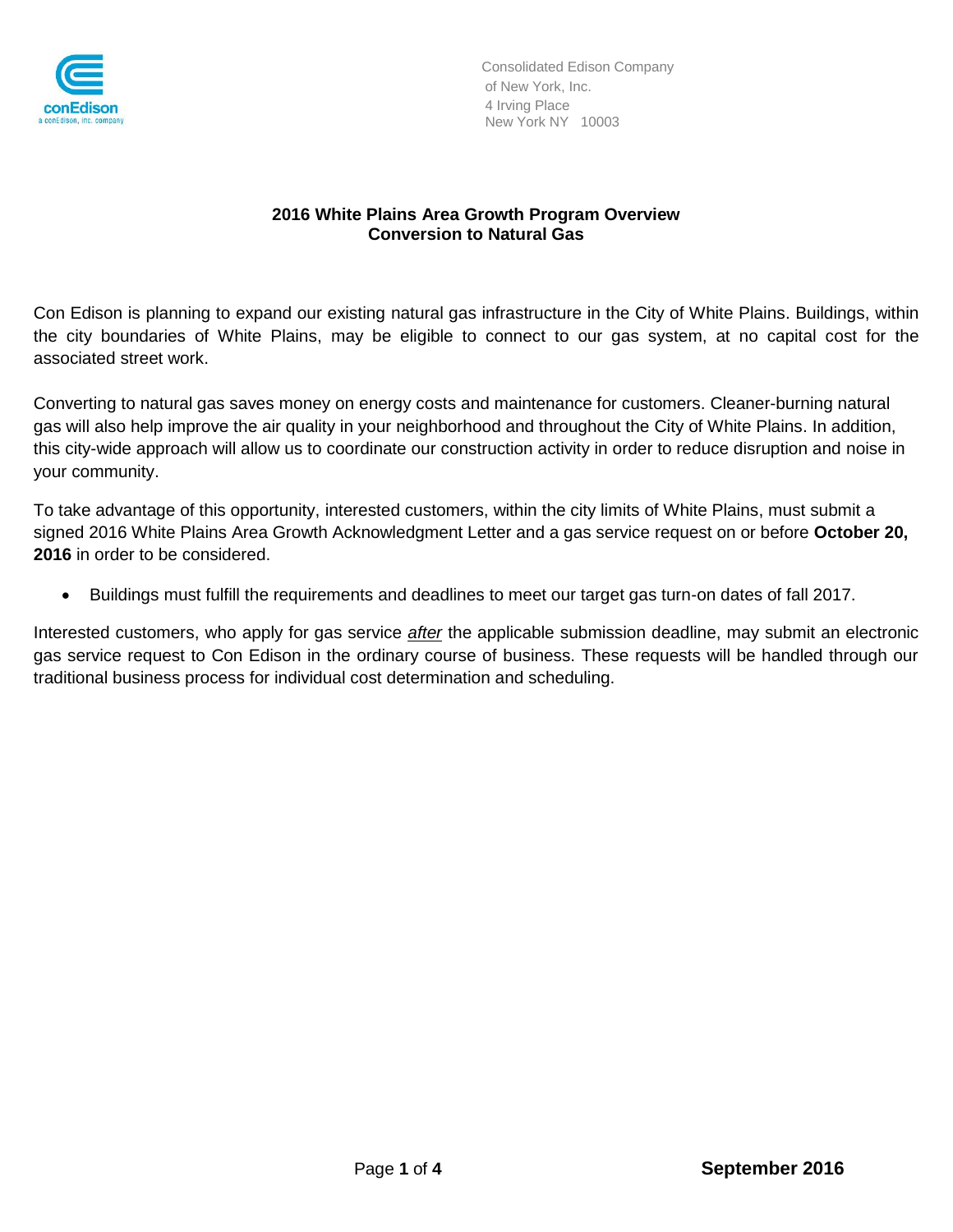

#### **Timeline and Requirements for Participation in 2016 White Plains Area Growth**

In order for Con Edison to account and plan for the gas infrastructure/capacity needs of interested customers, below is the timeline of the required actions and deadlines in order to participate:

| <b>Deadline</b>          | <b>Action</b>                                                                                                                                                                                                                                                                                                                                                                                                                                                                                                             |
|--------------------------|---------------------------------------------------------------------------------------------------------------------------------------------------------------------------------------------------------------------------------------------------------------------------------------------------------------------------------------------------------------------------------------------------------------------------------------------------------------------------------------------------------------------------|
| October 20, 2016         | Customers must (1) e-mail Con Edison (gasconversions@conEd.com) a signed 2016 White<br>Plains Area Growth Acknowledgement Letter (see Attachment A) and (2) submit a gas<br>service request for a conversion to natural gas electronically through Con Edison's website<br>(select "Convert to Natural Gas (includes space heating)" option as the request type). In<br>addition, we request that your building obtain an estimate of the building's internal costs to<br>convert to natural gas no later than this date. |
| <b>January 6, 2017</b>   | After performing our engineering analysis, Con Edison will provide customers with main<br>extension and service line cost responsibility information (aka "service determination") for<br>their building in the applicable zone, via the customer and contractor e-mail address(es)<br>supplied on the gas service request, no later than this date.                                                                                                                                                                      |
| January 27, 2017*        | Following receipt of customer service determination, customers must contact Con Edison,<br>via e-mail (OTG@conEd.com), to request a field meeting to confirm/verify point of entry<br>(POE) no later than this date.                                                                                                                                                                                                                                                                                                      |
| March 3, 2017            | Con Edison will complete all POE field meetings that were requested on or before January<br>27, 2017, no later than this date. Please note that Con Edison is committing to only<br>one POE field meeting per building, and therefore, the building owner should have the<br>appropriate personnel available for that one field meeting.                                                                                                                                                                                  |
| March 31, 2017*          | Customers will provide Con Edison, with (1) a completed Interim Gas Checklist (including<br>Hold Harmless Letter and Application for Service); (2) a customer-signed Natural Gas<br>Commitment Letter; (3) a request, via e-mail (OTG@conEd.com), for Con Edison to field<br>verify completion of the customer's Interim Gas Checklist work to agreed-upon POE; and<br>(4) any required payments for customer's capital construction costs to Con Edison, no later<br>than this date.                                     |
| April 28, 2017           | Con Edison will complete interim inspections of all buildings that complied with the March<br>31 <sup>st</sup> , 2017 requirements above, no later than this date.                                                                                                                                                                                                                                                                                                                                                        |
| May 1, 2017**            | Target date for Con Edison to begin street construction.                                                                                                                                                                                                                                                                                                                                                                                                                                                                  |
| October 6, 2017*         | Customer must complete its internal conversion work and obtain all necessary<br>permits/approvals (e.g., blue card) and submit to Con Edison, via e-mail (OTG@conEd.com),<br>both (1) a completed Final Gas Checklist and (2) a request for Con Edison to perform its<br>final inspection of the completed Final Gas Checklist work, no later than this date.                                                                                                                                                             |
| <b>November 3, 2017</b>  | Con Edison will complete final inspections of all buildings that complied with the October<br>$6th$ , 2017 requirements above, no later than this date.                                                                                                                                                                                                                                                                                                                                                                   |
| <b>November 22, 2017</b> | For all customers that pass Con Edison's final inspection by November $3^{rd}$ , 2017, Con<br>Edison will complete meter set and turn gas on, no later than this date.                                                                                                                                                                                                                                                                                                                                                    |

\* Please note that regarding field meetings with Con Edison, a customer can contact Con Edison at any time to request a field meeting once the previous timeline action has been completed (e.g., if customer completes the October 9<sup>th</sup> action item earlier than that date, customer can e-mail Con Edison at **[OTG@conEd.com](mailto:OTG@conEd.com)** to request a field meeting immediately.

\*\*The duration of construction work is contingent upon permit stipulations, existing field and environmental conditions.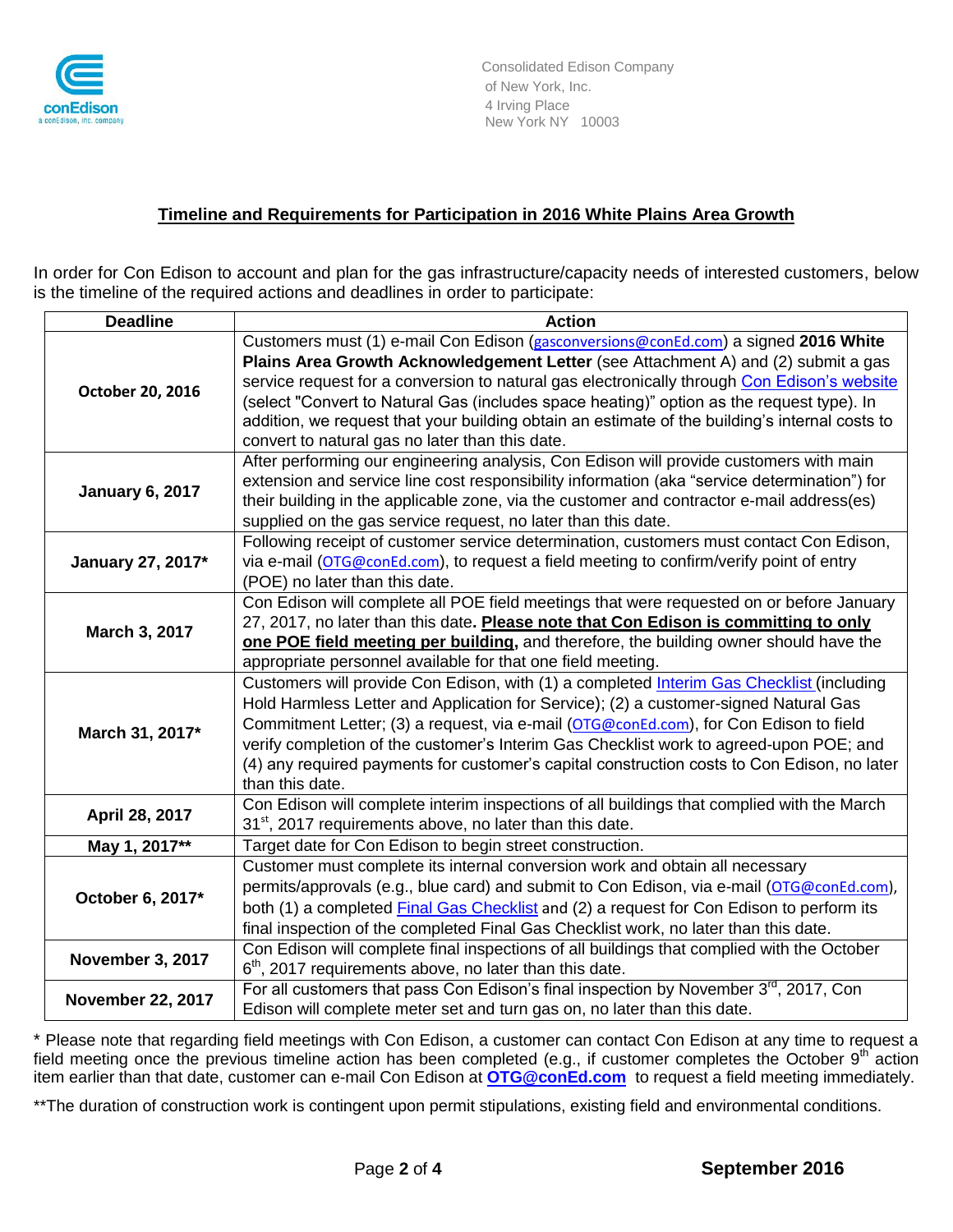

Consolidated Edison Company of New York, Inc. 4 Irving Place New York NY 10003

### **How to Participate/Apply in 2016 White Plains Area Growth Program**

By **October 20, 2016**, any customer, located within the city of White Plains, that is interested in converting to natural gas for space heating must (1) e-mail Con Edison [\(gasconversions@conEd.com\)](mailto:gasconversions@conEd.com) the White Plains Area Growth Acknowledgement Letter (see Attachment A) signed by the building owner or a duly authorized board member of the building and (2) submit an electronic gas-service request to Con Edison at [conEd.com/es](http://www.coned.com/es) (please make sure that you select the option of "Convert to Natural Gas (includes space heating"). Customers should also include "White Plains Area Growth" in the "Scope of Work" section of the gas service request. Additionally, please note that buildings that do not proceed with a gas conversion according to the Timeline and Requirements for Participation in 2016 White Plains Area Growth program may incur additional costs to obtain gas service in the future (e.g., related to capital construction costs, paving restrictions/requirements, etc.).

For additional information please review our **FAQs**.

Visit us at [conEd.com/gasconversions](http://www.coned.com/gasconversions) for more information on the Area Growth plan or how to convert to natural gas, learn about available incentives or call us at 1-800-643-1289 (option #1). In addition, visit [conEd.com/energyefficiency](http://www.coned.com/greenteam) to learn more about available rebates if you upgrade to high-efficiency equipment.

Sincerely,

Gas Conversion Group Con Edison